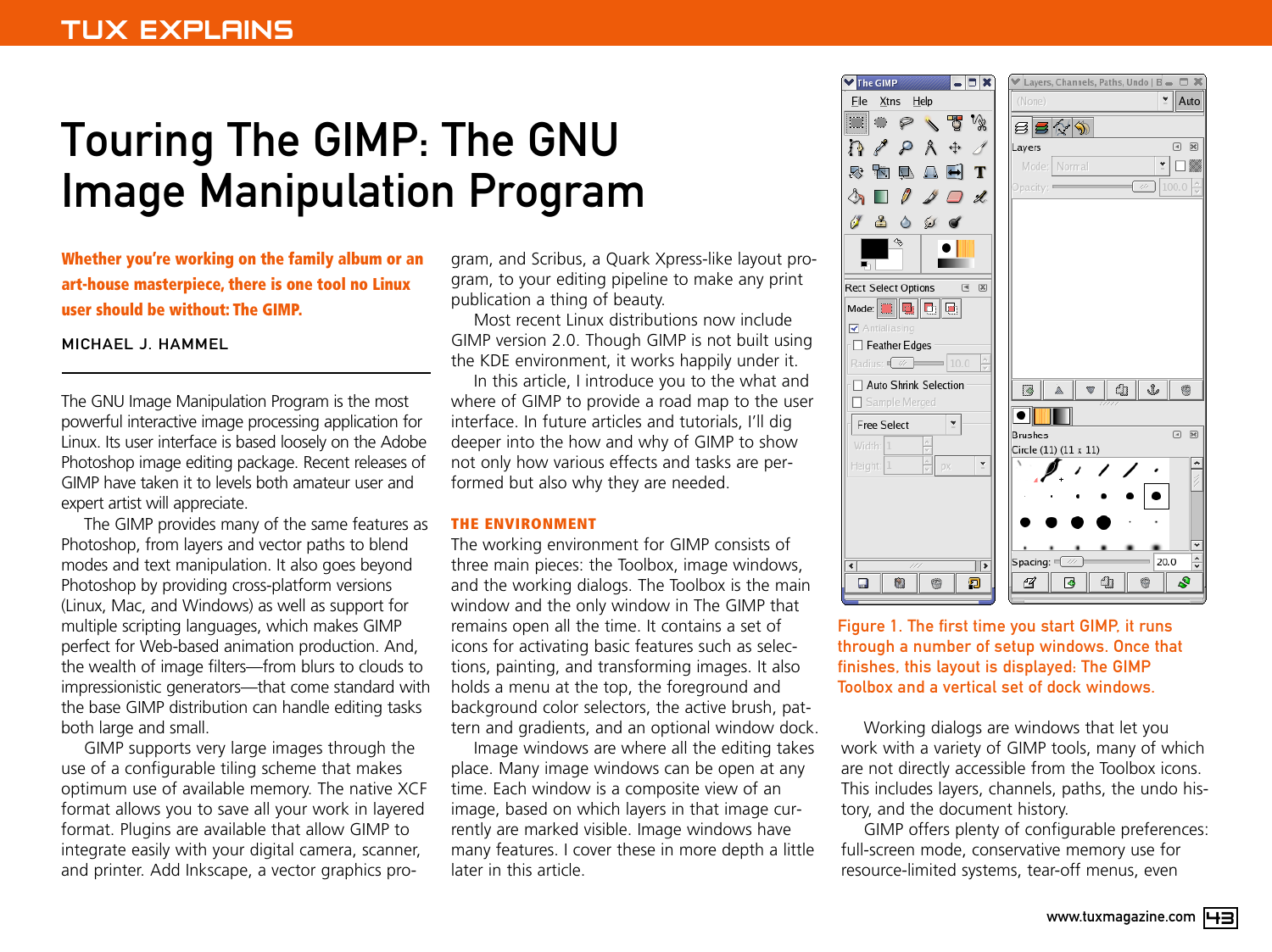# TUX EXPLAINS





Figure 3. A slew of configurable options are available in the Preferences dialog. For slow machines or ones with memory under 256MB, be sure to look at the Environment options. For example, setting fewer undo levels reduces memory consumption.

#### **THE TOOLBOX**

The Toolbox is initially a vertical window of icons attached to a single dock. The icons represent the basic set of artist tools. These include tools for drawing and painting; creating and editing selections; performing various transformations such as scaling, shearing, and adding perspective; and choosing the active colors, patterns and brush types. Clicking on an icon in the toolbox activates the tool and, if the Tool Options dialog is open or docked, displays the Tool Options for that tool.

The Toolbox also has a menu bar with three



Figure 4. The GIMP toolbox consists of four main areas: 1) the menu bar, 2) the tool icons, 3) the foreground and background colors, and 4) the active brush, pattern, and gradient indicators. GIMP 2.2 adds an additional preview, showing the currently active image window to make it easier to identify at a glance which window will be modified by the next change you make.

menus: File, Xtns, and Help. Xtns is primarily for plugin developers, although you also can generate predefined text logos using the Xtns→Script Fu→Logos menu. The built-in Help system is thorough, but be sure you have The GIMP Help files installed for your language.

The layout for The GIMP Toolbox is configurable. Stretch the window vertically and horizontally to suit your needs. Attach more docks or detach them—the design intent was to make GIMP's environment as comfortable as you need it to be.

A window dock allows you to group multiple dialogs into a single window. Dialogs (see File→Dialogs from the Toolbox main menu) are available for many of GIMP's features not

Figure 2. Any dialog box can become a dock. Simply drag dialog title bars onto a another dialog title bar. This adds a tab with an icon to the dock. Using docks, you can keep multiple dialogs open and accessible with a click of a tab while freeing up desktop real estate.

dynamic configuration of keyboard shortcuts. Most of these options can be set using the Preferences dialog (File→Preferences from the Toolbox). Full-screen mode for any image window can be toggled on or off by pressing F11 or by using the View→Fullscreen menu option from the Image Window menu bar.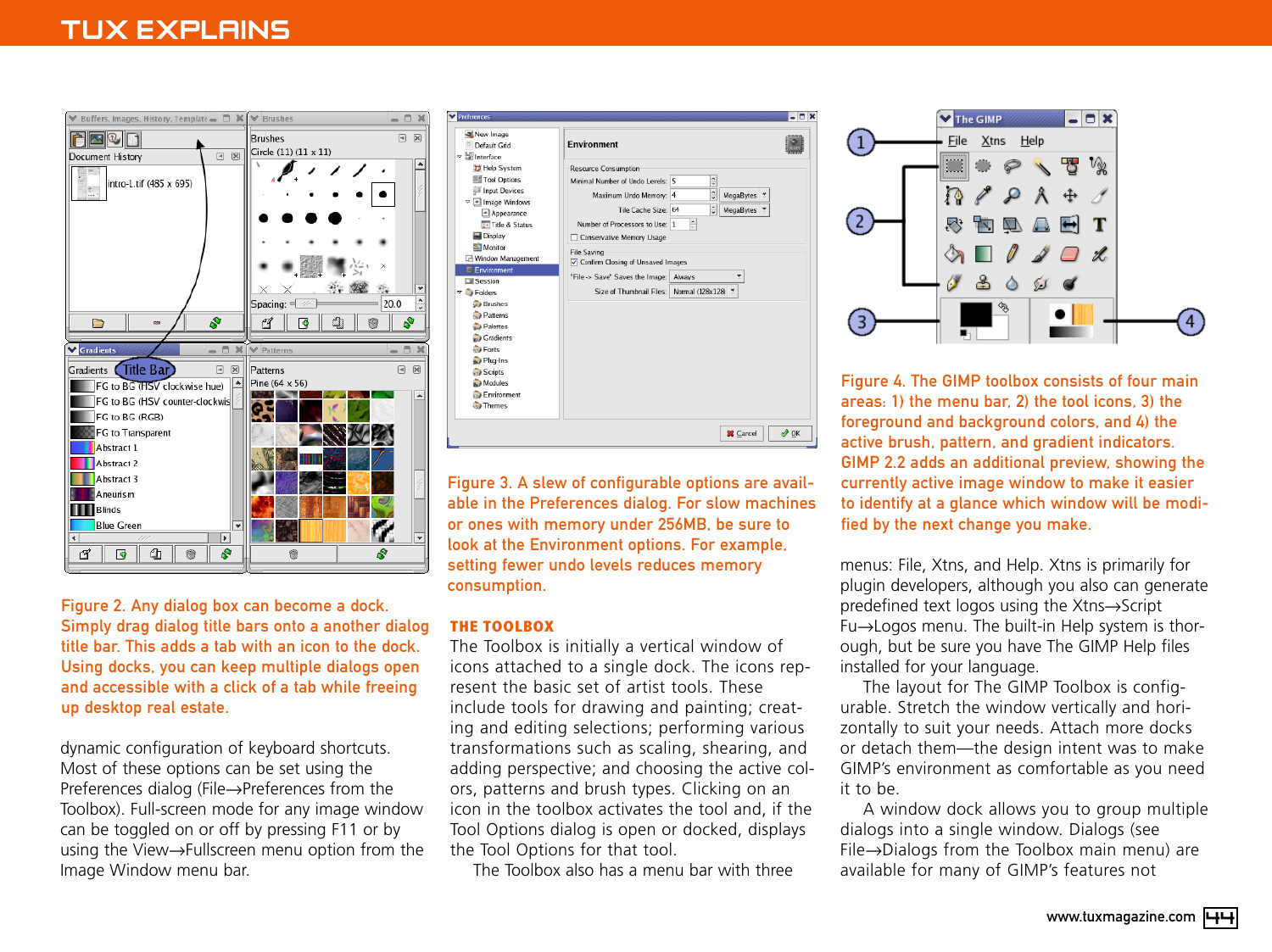# TUX EXPLAINS





directly accessible through the Toolbox. You can drag the dock handle (where the dialog title is displayed) in any dialog and drop it into any dock. The Tab menu (leftpointing arrow icon) in a dock allows you to detach dialogs.

The first time you start GIMP, you get



Figure 6. The toolbox tooltips describe the icons. Tooltips are offered up in various other places in GIMP, though these can become annoying after you're familiar with the program. Disable them in the Preferences when the time is right.

both the toolbox and an additional dock window containing two docks. This window safely can be closed if you need the extra screen space. The tabs in the docks can be dragged to the dock in the toolbox if you prefer to keep them available at a mouse click. All the tabs are dialogs that also can be accessed at any time from the File→Dialogs menu in the toolbox.

Leaving the mouse cursor over a tool for a few seconds pops up a tip window, better known as a tooltip, explaining that tool's basic purpose and use. Tooltips are active

on many features in GIMP. Experienced users can disable tooltips from the Preferences dialog.

### **THE IMAGE WINDOW**

The toolbox, dialogs, and docks are tools for doing work. The place you actually do that work is an image window. Image windows consist of a menu bar and a menu button, scrollbars, rulers, a status area, and the image display area. The image display area shows a composite image. Composite means all layers and channels that currently are marked visible are combined, in order from bottom to top, to create the visible image. Changes made to any layer or channel are displayed immediately in the composite image.



Figure 7. The GIMP image window can hide all of its features except the image display area. It also can be displayed in full-screen mode, which is useful for large print projects.

## **NOTE:**

**In this article, I often refer to the image window as a canvas window. The term image is somewhat abused by The GIMP community and easily can cause confusion when not put in the proper context. Canvas window is fairly unique and easily references the GIMP image window as a whole, including all associated layers and channels. The on-line documentation for GIMP, however, still refers to this as the image window.**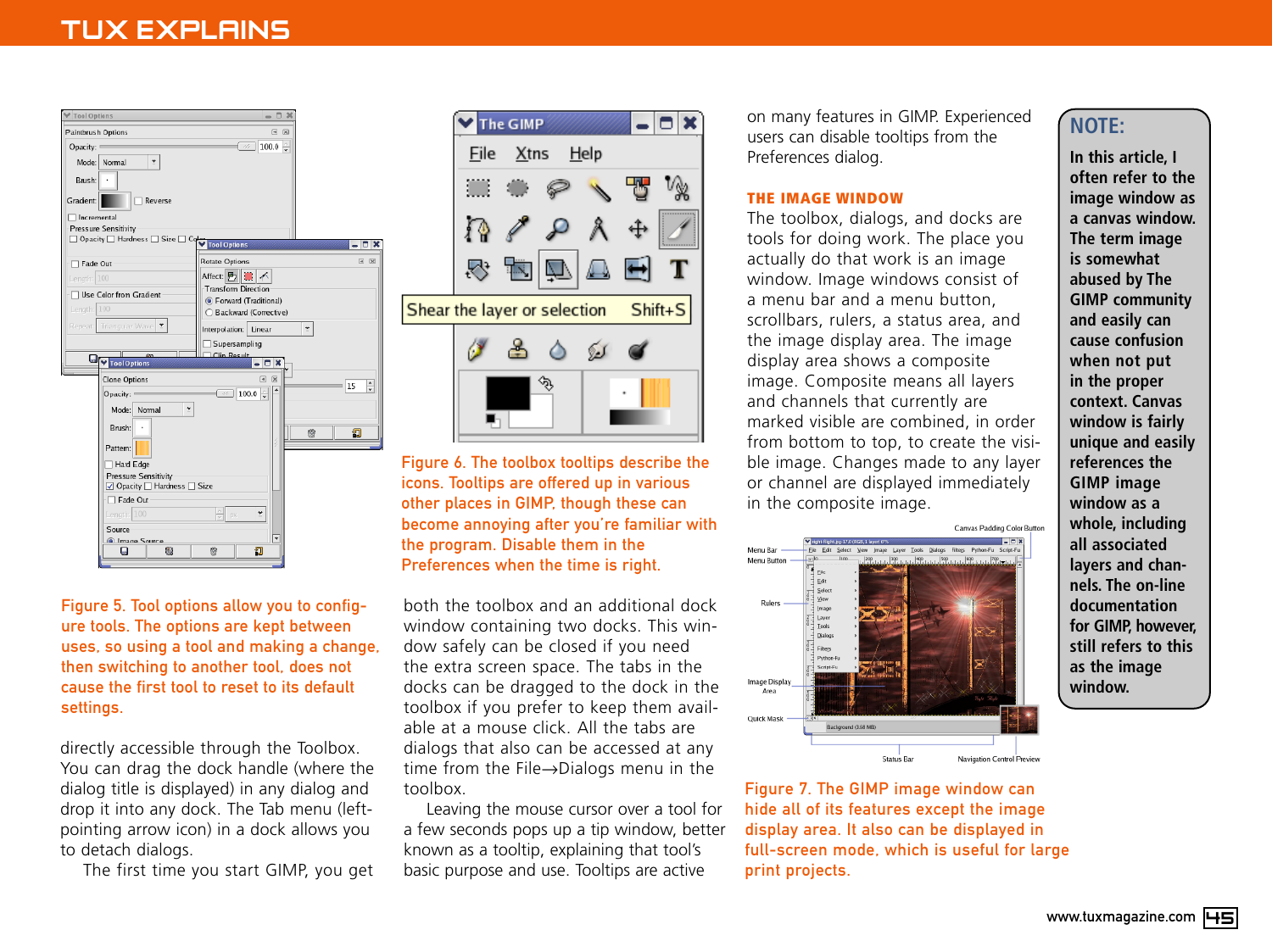# **NOTE:**

**All visible features of an image window (except the image display area) can be hidden from view. Check out the options under the View menu in the image window menu bar.**

Because not all images you create will be wide enough to show the entire menu bar, you might not want to use it. It can be hidden from view using the View→Show Menubar option in the image window. Once it's hidden you still can get to the same menus by using the menu button or by pressing and holding the right mouse button while the mouse is in the image display area. Having multiple ways of reaching the same menus is another way The GIMP allows you more control of your working environment.

Rulers are provided that show the width of an image in pixels. The rulers play a double role in that you drag guides from them. A guide is straight line, horizontal or vertical, that can be used for alignment of layers or as straight edges for drawing and selection tools. Dragging a guide back into a ruler removes it from the image window.

The status bar lives at the bottom of the image window. It can display a variety of useful information in a configurable format (see the Preferences dialog under the Interface→Image Window→Title and Status section, and check out the on-line documentation for configuration options).

To the right of the status bar is the navigation control. The icon is a double arrow. When the image is zoomed or larger than what the image window can display, you can use the

scrollbars to navigate around the image. Alternatively, the navigation control lets you move around the image interactively. If you work on large images, such as those destined for print publications, the navigation tool tends to be a much easier way to bounce around the image than the scrollbars.

## **THE FILTERS**

Most image editing programs provide basic tools for drawing lines, changing colors, and scaling images. What makes tools like The GIMP exciting is the use of filters, also known as plugins. Filters add features to GIMP either by providing some functionality that doesn't exist in the core GIMP toolbox or dialogs—say mapping an image to a 3-D shape, such as a cube or cylinder—or that exists only as a series of steps with existing tools.

Image scaling, rotating, and desaturating (that is, removing all the color and leaving an image black and white) can be applied to a series of images in a directory. If the same process needs to be applied to every image, it would be a time-consuming project to do it all one step at a time. Filters let you turn this process into a single dialog with a point-andclick interface.

GIMP comes with a large set of basic filters. These are divided into menus of closely related filters with titles such as blurs, artistic, distorts, and render. Filters are either programs or scripts, the latter coming in flavors of Perl, Python, and Scheme. Filters written as scripts are similar to Photoshop actions but far more versatile. If you expect to do much work with animations (such as those used on the Web) chances are good that you'll want to learn at least one of the

| Filters                        |            |
|--------------------------------|------------|
| ¢                              |            |
| <sup>5</sup> Repeat "Sharpen"  | $Ctrl + F$ |
| Re-show "Sharpen" Shift+Ctrl+F |            |
| <b>Blur</b>                    | ≯          |
| Colors                         | ≯          |
| <b>Noise</b>                   | Þ          |
| Edge-Detect                    | j.         |
| <b>Enhance</b>                 | þ          |
| Generic                        | ≯          |
| Glass Effects                  |            |
| Light Effects                  | þ.         |
| Distorts                       | Þ          |
| Artistic                       |            |
| Map                            | Þ.         |
| Render                         | j.         |
| Web                            | Þ          |
| Animation                      |            |
| Combine                        | þ          |
| Toys                           | d          |

Figure 8. The Filters menu is where you find editing tools that are less interactive in general, but more sweeping in effect, than the toolbox tools.